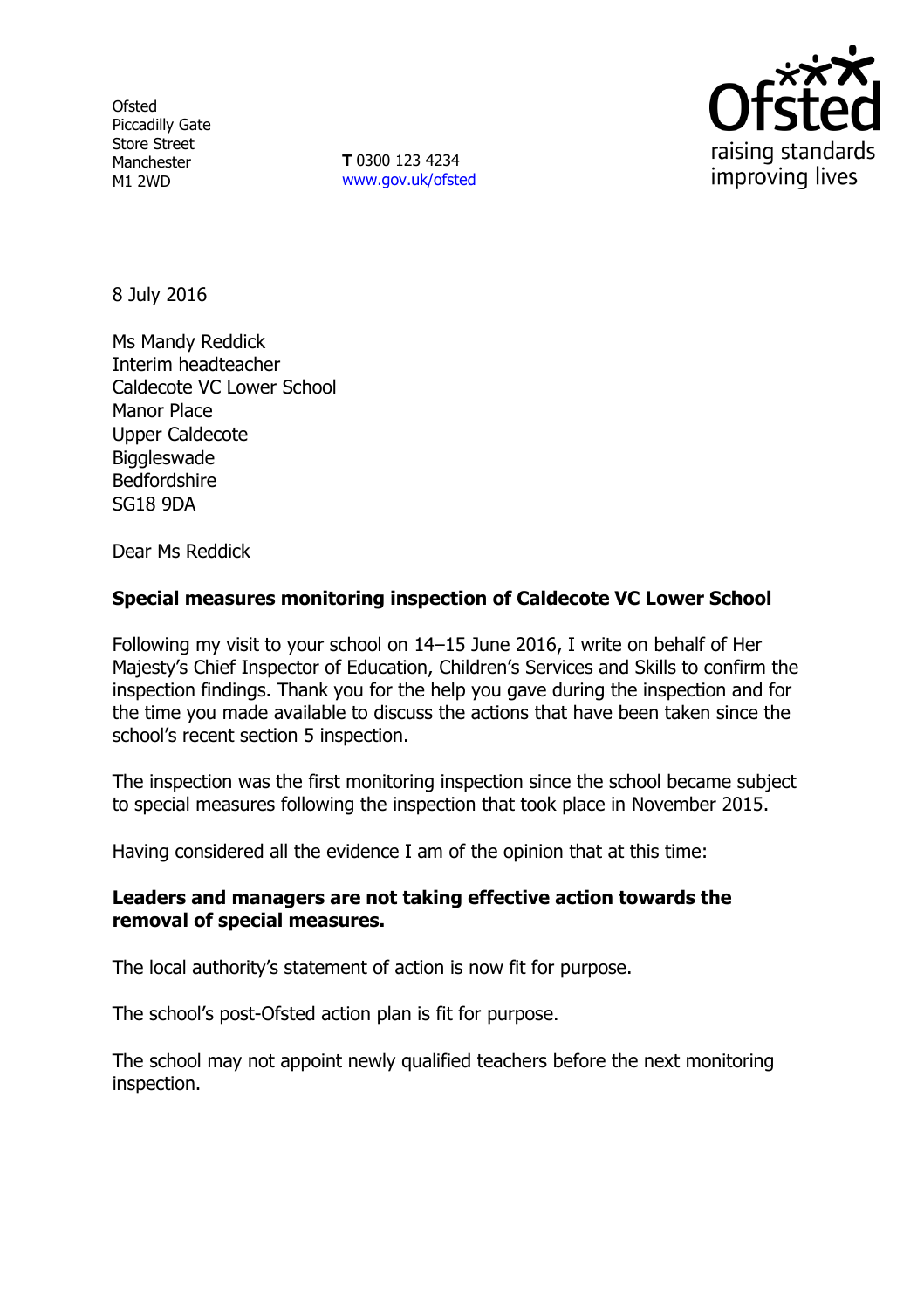

I am copying this letter to the chair of the governing body, the director of education for the diocese of St Albans, the regional schools commissioner and the director of children's services for Central Bedfordshire. This letter will be published on the Ofsted website.

Yours sincerely

Tracy Fielding **Her Majesty's Inspector**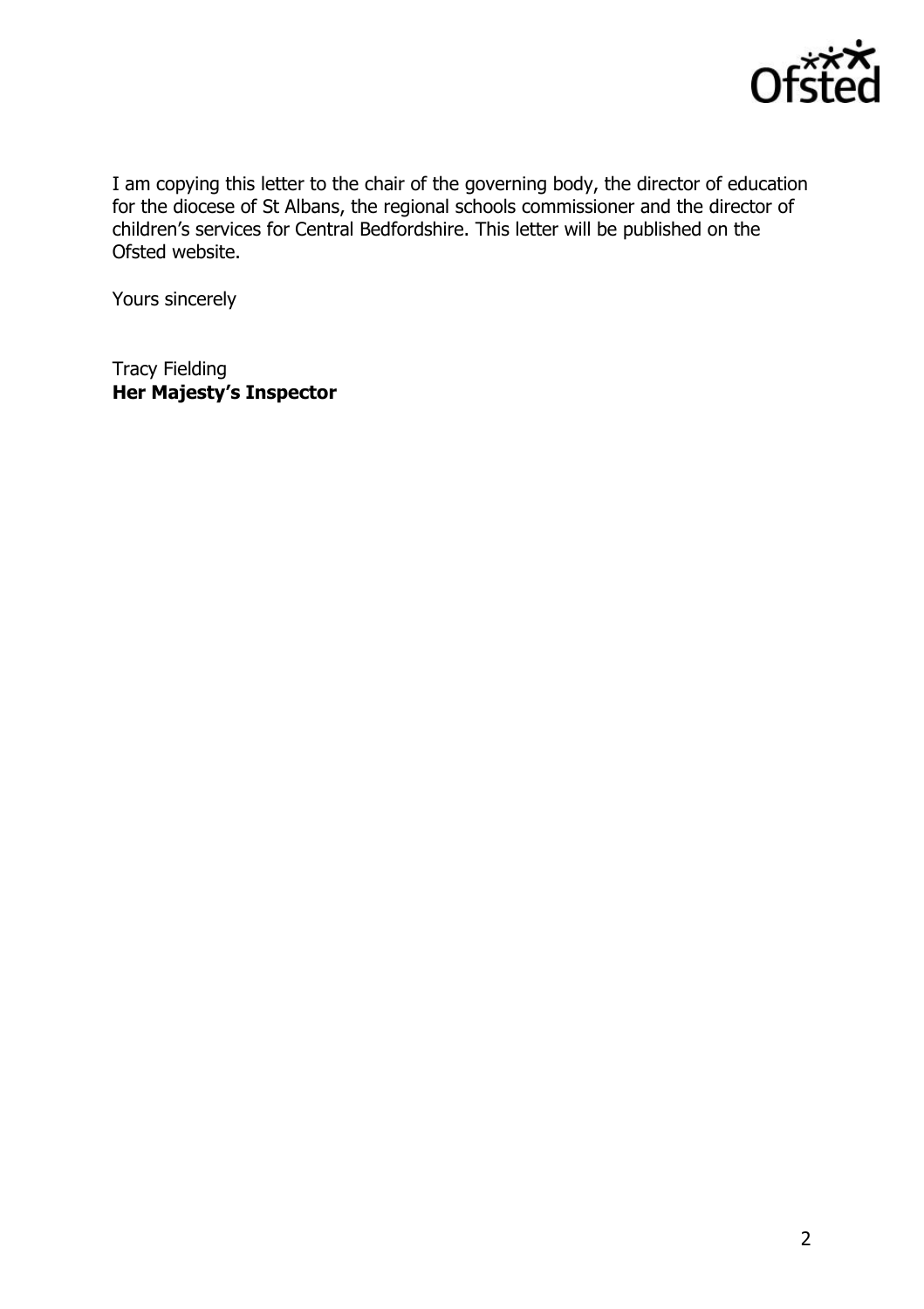

### **Annex**

#### **The areas for improvement identified during the inspection which took place in November 2015.**

- Improve safeguarding practice so that it is fully effective by ensuring that:
	- the single central record meets all statutory requirements and that all staff, volunteers and contractors connected with the school are included in its guidelines
	- requirements for ensuring the safe recruitment of all new staff are correctly implemented and procedures for working with volunteers are strengthened so that either a Disclosure and Barring Service check (DBS) has been obtained or a suitable risk assessment carried out before that person is allowed to work directly with pupils, whether supervised or not
	- a designated safeguarding lead is available in school at all times and that anyone who is named as a designated safeguarding lead has been trained to the appropriate level within the last two years
	- procedures for dealing with child protection concerns are strengthened so that meticulous records are kept and held securely by the designated safeguarding lead.
- **IMPROVE THE GUALARY CONGERGED** Improve the quality and effectiveness of leadership and management by ensuring that:
	- the quality of teaching is monitored regularly and thoroughly so that weaker teaching is tackled promptly and the strongest teaching is used to develop best practice throughout the school
	- subject leadership is developed so that individual leaders have a direct impact on improving outcomes and the quality of teaching in their subjects
	- leaders, including governors, monitor the spending of additional government funding and its impact on pupil outcomes, to evaluate whether it is used effectively
	- governors focus sufficiently strongly on the strategic leadership of the school so that they are able to hold leaders fully to account.
- $\blacksquare$  Improve outcomes for pupils so that:
	- individuals and groups of pupils make demonstrably good progress from their starting points
	- attainment in mathematics is raised to at least the national average.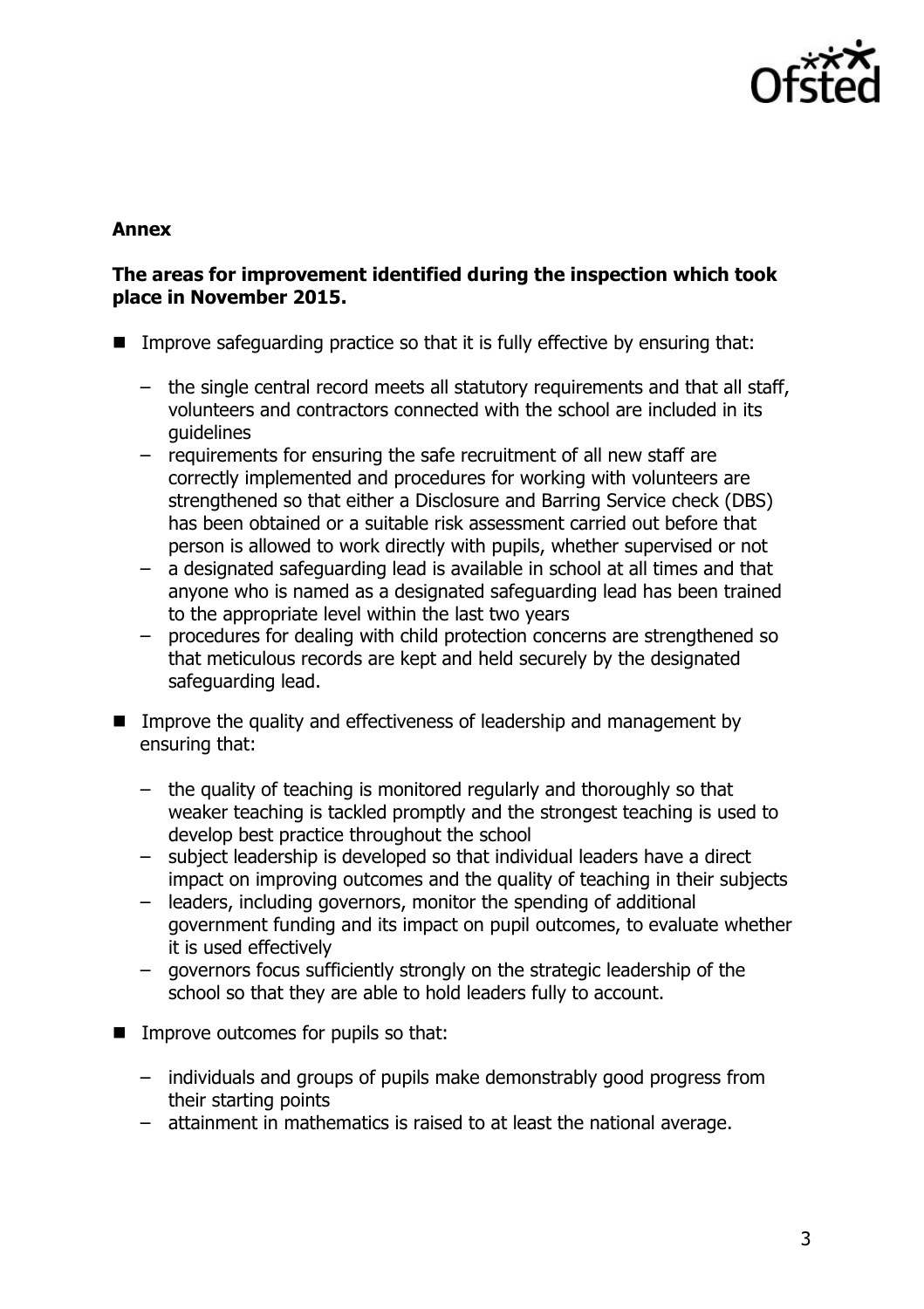

- Improve the quality of teaching, learning and assessment by ensuring that:
	- there is a system in place to allow pupils' progress to be tracked regularly and accurately
	- staff have consistently high expectations so that the work in pupils' books is of good quality in all subjects and all year groups
	- pupils are given sufficient opportunities to develop their investigative skills in mathematics and to write freely and at length across the curriculum
	- teaching in all classes and all subjects engages and motivates pupils so that their interest is maintained throughout lessons.

An external review of governance should be undertaken in order to assess how this aspect of leadership and management may be improved.

An external review of the school's use of the pupil premium should be undertaken in order to assess how this aspect of leadership and management may be improved.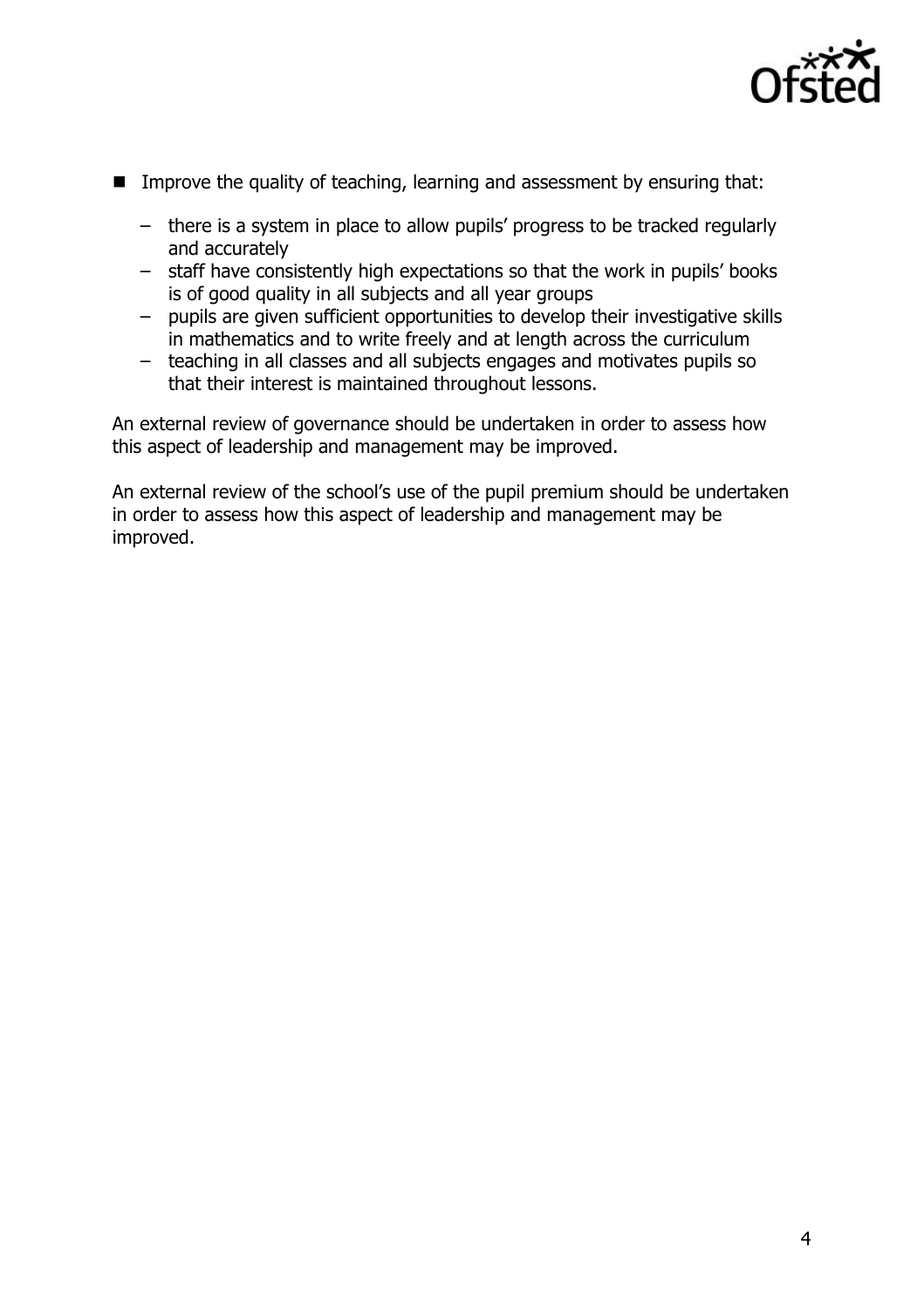

# **Report on the first monitoring inspection on 14–15 June 2016**

## **Evidence**

The interim headteacher and head of school joined most inspection activities undertaken throughout the two days of the inspection. I undertook a tour of all classrooms and spent time in some classrooms to observe teaching and learning, and to look at pupils' books. I met with the chair of the governing body twice, and in one of the meetings with two additional governor representatives. Additionally, I met an officer seconded to the local authority for school improvement work from the diocese of St Albans, the director of education from the diocese of St Albans and the school intervention manager from the local authority. Meetings were also held with the designated lead for safeguarding, the mathematics and English leaders, staff teams, parents and, more informally, pupils. In addition, I scrutinised a wide range of documentation, including the statement of action, the post-Ofsted improvement plan, the local authority review report, the school's own records of the quality of teaching, and pupil progress and achievement information. You also re-issued the Ofsted parent questionnaire to gather more recent parent views. The 10 returned on the second day of the inspection were taken into account along with 15 completed staff questionnaires. As part of the inspection, I also scrutinised the school website to ensure it is compliant.

# **Context**

Since the last inspection the substantive headteacher has left the school. You were appointed as interim headteacher, seconded part-time from a local middle school, and have been in post since September 2015. You are based at the school for one day a week. A head of school has now also been seconded to the school since April for two days per week. Recently, the head of school has been recruited full-time to Caldecote and will take up her post permanently in September 2016. There are two new part-time teachers in post who job share with current teachers.

Public consultation has taken place with a view to establishing a federation between Caldecote Lower School and your own school, Edward Peake Church of England VC Middle School.

The governing body has undergone some changes of personnel. As recommended by the previous inspection, a governance review took place in January 2016.

A pupil premium review was also undertaken in January 2016.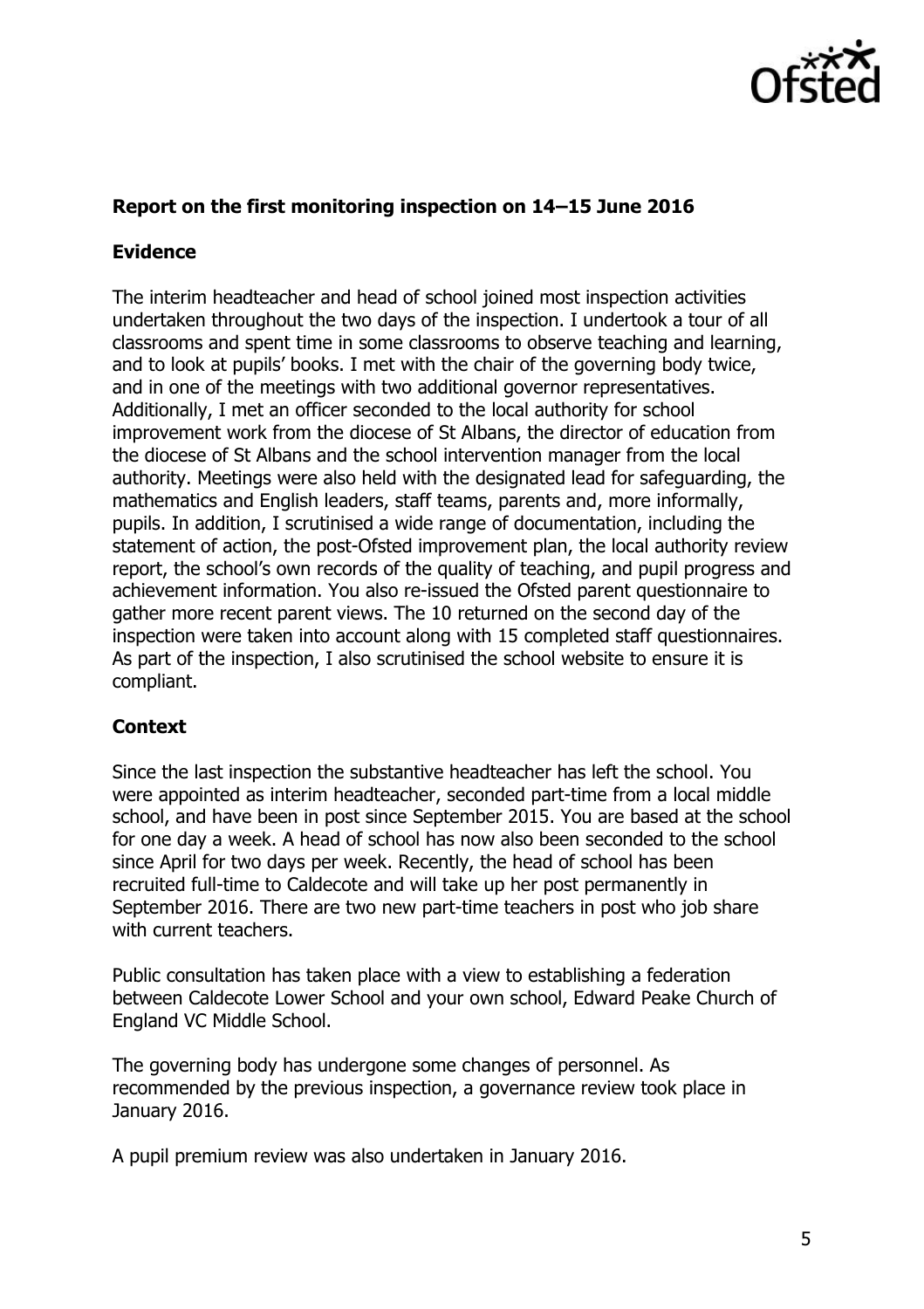

#### **The effectiveness of leadership and management**

While leaders have made improvements in their provision for the safeguarding of pupils in their care, they have failed to make enough progress in the many other areas identified in the previous inspection. The school has, therefore, made inadequate progress towards the removal of special measures.

Senior leaders seconded to the school know what the school still needs to do in order to improve. However, despite their many efforts they are facing substantial barriers to quickly making the necessary improvements. These include staff turbulence, difficulty recruiting to vacancies, weak subject leadership, inaccurate assessment and some poor teaching.

Since the previous inspection there has been no full-time headteacher in post in the school. You and the more recent appointment for the head of school are both part-time. There are gaps in the week where there is no headteacher present at the school; however, you make sure you are available to support the school at all times. Currently there have been few opportunities for you and the head of school to communicate, which makes it a challenge to establish consistent monitoring and checking of the school's work. The temporary head of school has now been appointed to a substantive post full-time from September 2016 at Caldecote. This is a positive step forward in establishing consistent leadership, and parents are very supportive of this appointment. However, the complicated and interim leadership arrangements since the previous inspection have meant that leaders have not been in a position to effectively manage the many daily obstacles they are confronting.

Leaders and teachers have not yet established an accurate assessment and monitoring system. Consequently, they do not know how pupils are doing. Although you and the head of school have been working hard to establish a new system of assessment, there are currently no rigorous methods which take account of the new national curriculum or the required higher standards for pupils. Moreover, teachers' assessment knowledge is not strong and they are, therefore, not aware of what these standards should be or how they should assess them. As a result, assessment in the classroom is often inaccurate and overgenerous. Furthermore, the central systems, for example the pupil progress meetings, that leaders use to review their assessment information do not effectively identify and challenge teachers when information suggests that pupils are making rapid progress over time, even though their work does not reflect this. Inspection evidence shows this to be the case and it was confirmed by you and the head of school following your work scrutinising pupils' books and being in the classrooms. Ultimately leaders and teachers do not have an accurate enough view of pupils' improvements.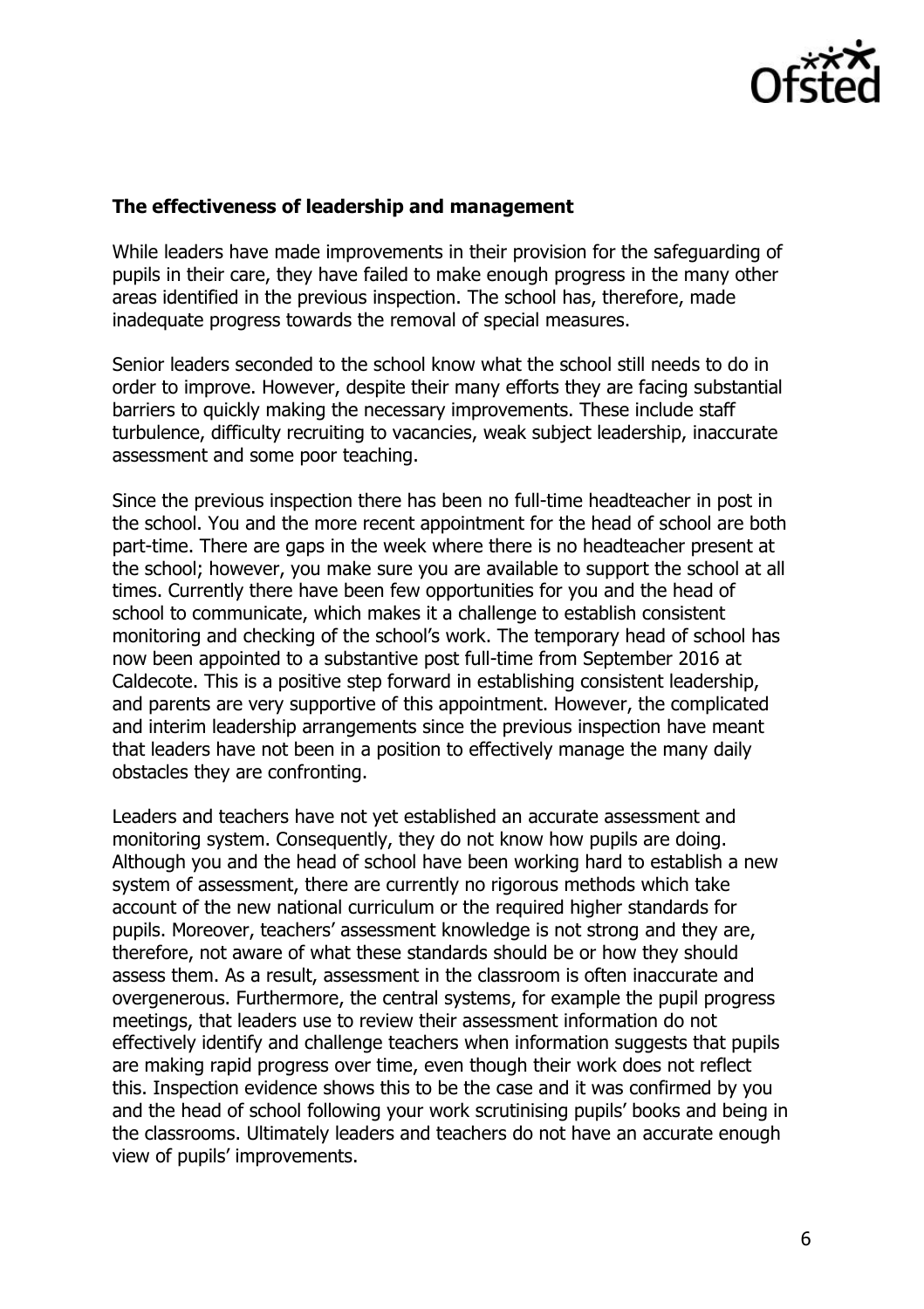

The school has undertaken an external review of its pupil premium spending for disadvantaged pupils, but it cannot yet truly account for the difference this money is making. Leaders do not know if disadvantaged pupils are benefiting from the additional funding allocated to them. This is also the case for those pupils who have special educational needs or disability and the most able pupils. Leaders do not have the evidence, or know if these groups of pupils are making the progress they should from their various starting points. Consequently, this also means that any work that the school plans to do to support those pupils who may be falling behind or require additional support cannot be appropriately targeted, or accurately measured.

Leaders' monitoring of teaching and learning is fragile in its approach and its rigour. In the very limited time you have had available you have been insightful in identifying many inadequacies in teaching and learning. However, the lack of thorough follow-up to these identified issues means that some teachers are not acting upon the advice that you or the head of school give, and consequently the quality of teaching is not improving quickly enough in all areas.

Leaders, although reviewing the curriculum provision, have yet to resolve the issue of developing leadership for all subject areas. You have ensured various strategies have been implemented in English and mathematics lessons that are encouraging an increase in pupils' quantity of writing and developing their number skills. However, the lack of accurate assessment information means that leaders are not yet able to ascertain whether the various strategies have had any impact on pupils' progress. Additionally, leadership in other areas of the curriculum is still under review and monitoring of these subjects is still in its infancy.

The governors do not yet know the school well enough to hold the leaders to account. While they have rightly, and successfully, contributed to the work undertaken to ensure statutory compliance with safeguarding, they have been inconsistent in their duties to effectively monitor the work of leaders in resolving the weaknesses identified by the inspector in 2015. This is mostly due to their focus being diverted to other matters. Governors have undertaken an external review of their effectiveness. However, there are a number of governors who are still very new to the governing body and have yet to demonstrate that they are supporting and challenging leaders effectively.

It is clear from discussions with parents during the inspection that they are becoming more satisfied with the provision being offered by the school. Many are appreciative of the recent appointment of a permanent head of school from September 2016. Leaders have worked hard to establish a parent forum to improve communication between home and school. Although this is still developing, it is giving a better voice to parents. For example, at the request of parents, the school now produces a weekly newsletter to improve communication.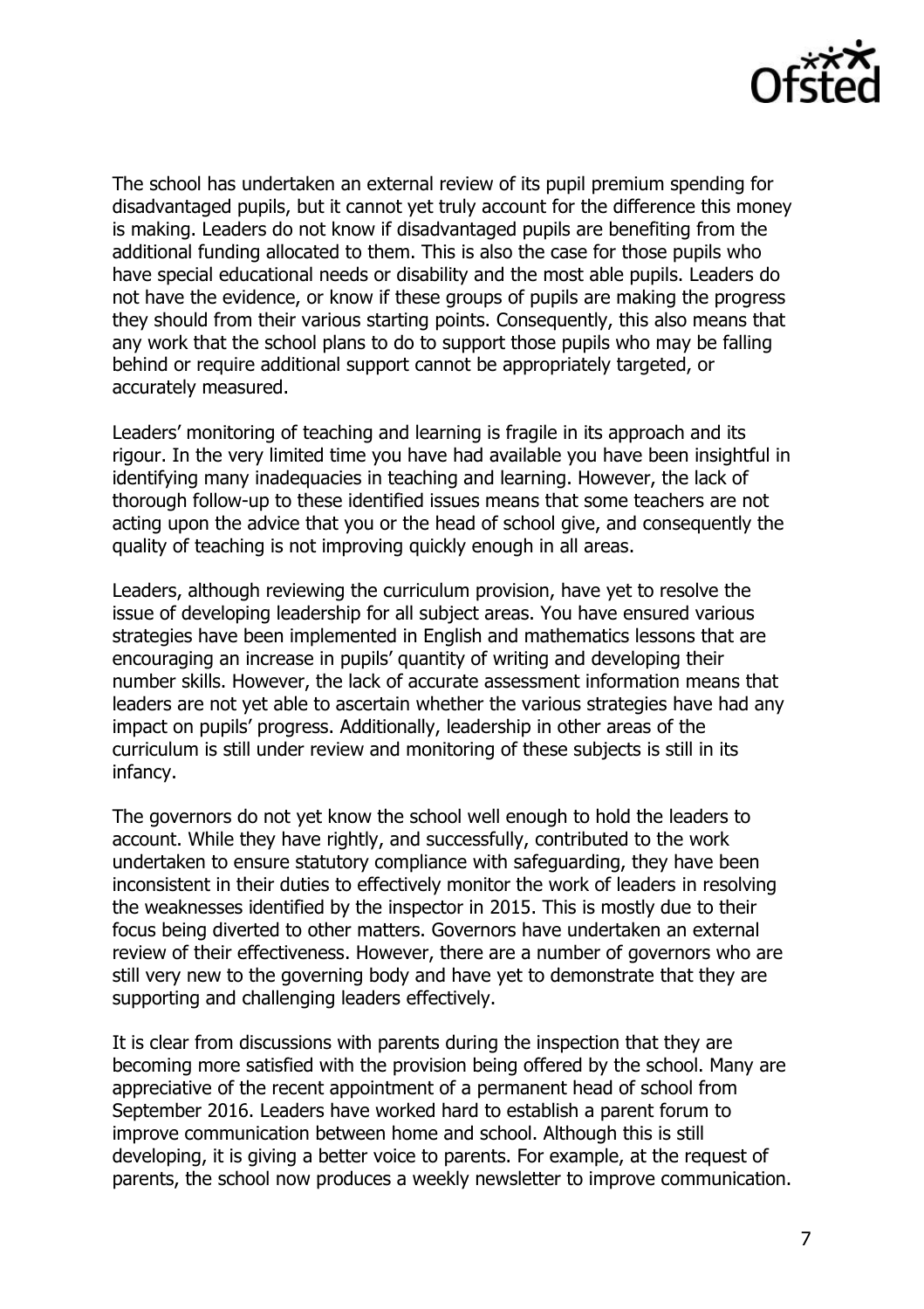

The arrangements for keeping pupils safe have strengthened considerably. There is now a full-time, qualified designated safeguarding lead on-site at all times. The checks that the school undertakes to assess the suitability of staff to work with children are thorough and precise. The revised school's safeguarding policy reflects current statutory guidance. Senior leaders ensure that records of any concerns raised by pupils, parents or staff about a pupil's safety are sufficiently detailed and that any concerns are followed up promptly.

### **Quality of teaching, learning and assessment**

While all staff are aware that things need to improve, some are not acting effectively to ensure that pupils in their care receive a good education.

Teachers, on occasion, are not using the agreed new strategies in marking and feedback but revert to older systems which were identified in the previous inspection as lacking rigour and effect. In pupils' work, while there are some newer staff who use these new school systems effectively, there are some teachers who fail to do so and leaders do not challenge them. Pupils are often using an array of exercise books for the same subject area, owing to the different teachers they have. Evidence indicates that this is making tracking and development of pupils' skills difficult for both leaders and teachers. A lack of communication between these teachers results in pupils often undertaking work that does not help them to consolidate and deepen the skills and knowledge that they are developing. Subsequently, inconsistency in marking and feedback means that pupils are often receiving poor-quality and inaccurate commentary on their work. Moreover, some teachers do not understand that this practice is failing to improve pupils' learning.

Leaders have put in place strategies to improve English and mathematics at Caldecote. For example, structured daily programmes of number work are helping pupils to develop a better grasp and understanding of mental methods of calculation and to apply their skills effectively. Also, pupils are now given more opportunity to complete extended pieces of writing as a matter of routine so pupils are practising their writing and using their punctuation, grammar and spelling skills more routinely. While these strategies have raised the profile of English and mathematics across the school, there is currently no clear evidence that they are actually improving, or indeed making a difference to, pupil outcomes.

The recent recruitment of some newer teaching staff is bringing energy and new ideas to the team about how pupils should learn at Caldecote. Teachers have attended various training programmes and this is beginning to develop their awareness of how to improve their own practice.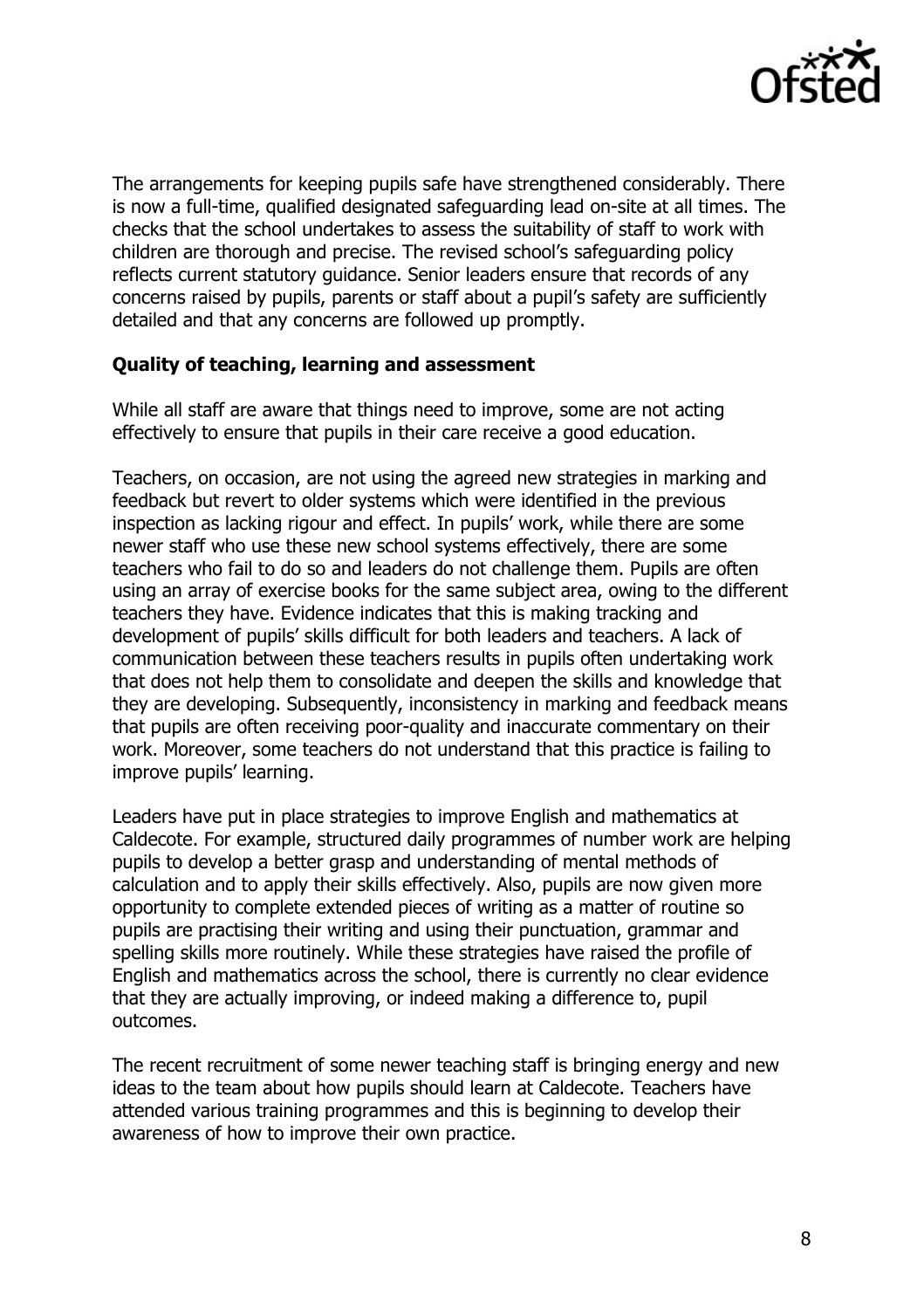

## **Personal development, behaviour and welfare**

When teaching is uninteresting and does not push pupils to think hard about their work, they look bored, they switch off and consequently do not make enough progress. Teachers' expectations are not always high enough and this leads to pupils not making as much of an effort to do as well as they can.

Pupils behave well in and around school. During my visit, they were polite and willingly shared their opinions about their school when they were asked. Pupils reported feeling safe at school. They said that there were adults they could speak to if they were worried about anything, or if they got stuck on their work.

The majority of parents spoken to on the playground, along with those who returned the Ofsted questionnaire issued on the first day of the inspection, confirmed that they felt their child was safe and cared for at the school.

Attendance is slowly improving; however, it is not yet at the national average. The school is emphasising how important it is for pupils to be in school every day. You have also put in place systems and incentives to encourage better attendance. For example, weekly newsletters, class competitions and additional website information are starting to make a difference.

### **Outcomes for pupils**

Pupils' current learning and progress remain inconsistent across the school in key stages 1 and 2. Teaching is not yet enabling pupils to make good enough progress. You, along with the head of school, agree that pupils' work and the rate of learning in lessons is not good enough. Teaching does not yet accurately take account of where pupils have started from. You both also agree, following a thorough look at work in pupils' books during the inspection, that the progress information submitted by teachers is reflective of overgenerous assessment. Books checked by leaders during the inspection saw little evidence of good progress having been made, or no proof at all, and so it could not be verified.

### **External support**

The statement of action is now fit for purpose. It takes into account how the school will communicate to parents and ensures that they are fully informed of the steps towards removal from special measures.

The local authority and the diocese of St Albans have taken action to resolve the issues identified at the inspection with regard to keeping pupils safe.

The local authority school intervention manager is working closely with the school to support and challenge the governing body in their work. She is chair of the